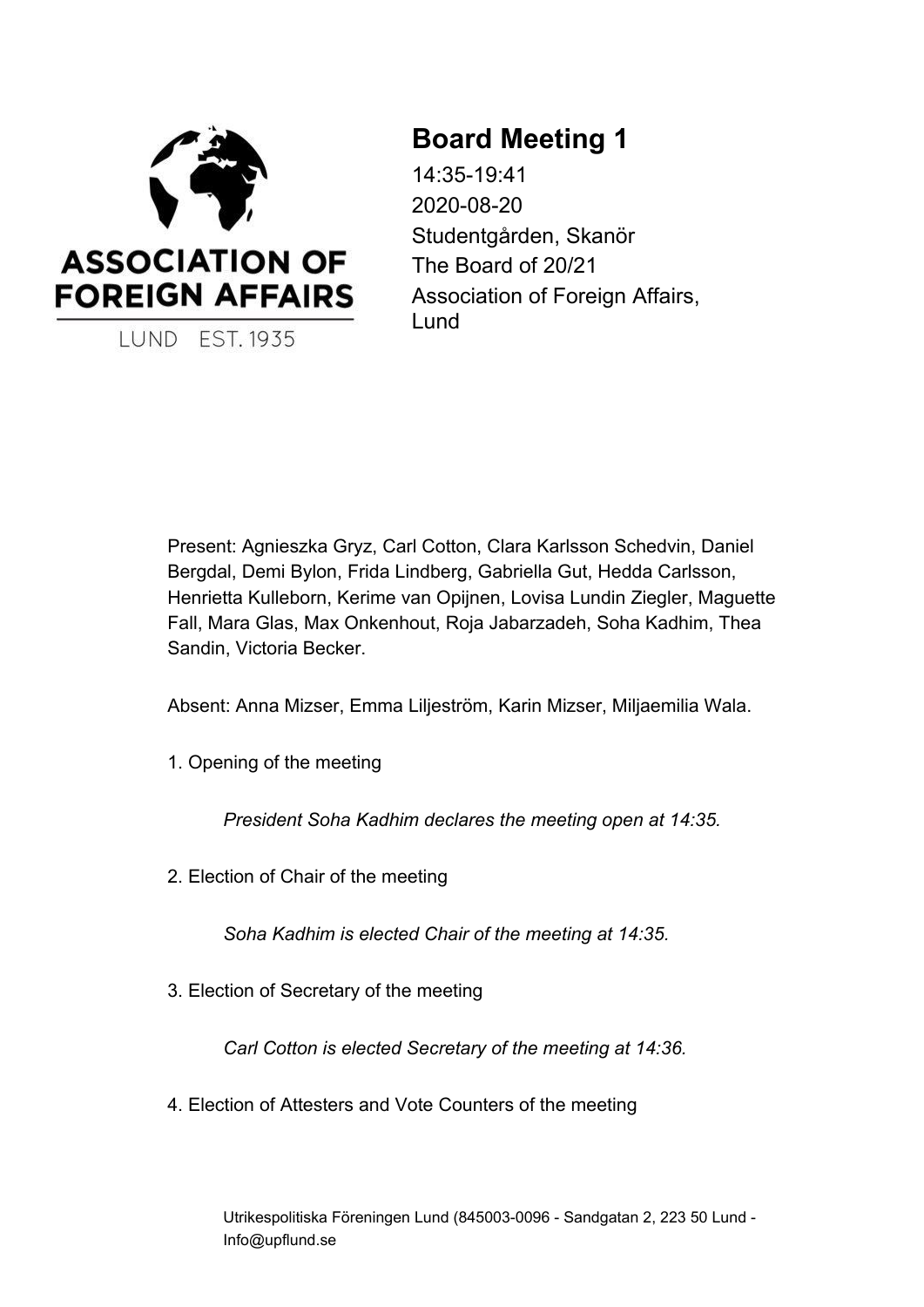*Thea Sandin and Kerime van Opijnen are elected Vote Counters and Attesters of the meeting at 14:36.*

5. Approval of the Agenda (Attachment 1)

*Hedda Carlsson proposes to amend the agenda by removing point 10. Grants, by adding point 11. Board member and office rules and by adding point 16.2 Get active.*

*Proposal to approve the agenda with the suggested amendments.*

*Passed by acclamation at 14:38.*

## 6. Presidium reporting

#### 6.1. **Presidents**

*- The annual meeting of the fall 2020 will be held on the 24th of September (24/9). The next regular board meeting will be held on the 3rd of September (3/9). During the annual meeting we will need to fill two vacant positions in the Election Committee. We will also need to fill two vacant positions as Chief Recruiters. The regular board meetings will be held in person, if everyone is comfortable with this. Questions arise revolving around the possibility of having the meetings through Zoom if board members are feeling sick.*

#### 6.2. **Secretary**

- *- Work so far has mainly revolved around implementing the new membership system, Cardskipper. Explains how to sign up new members through Cardskipper.*
- *- Informs the board that as of Monday (17/8), we have 492 members. There is a substantial difference between this and the same time last year, where we had 775 members.*
- *- Will begin with the newsletters on Monday (31/8). Asks Heads of Committees to send information that they want in the newsletter, at the latest on Saturdays.*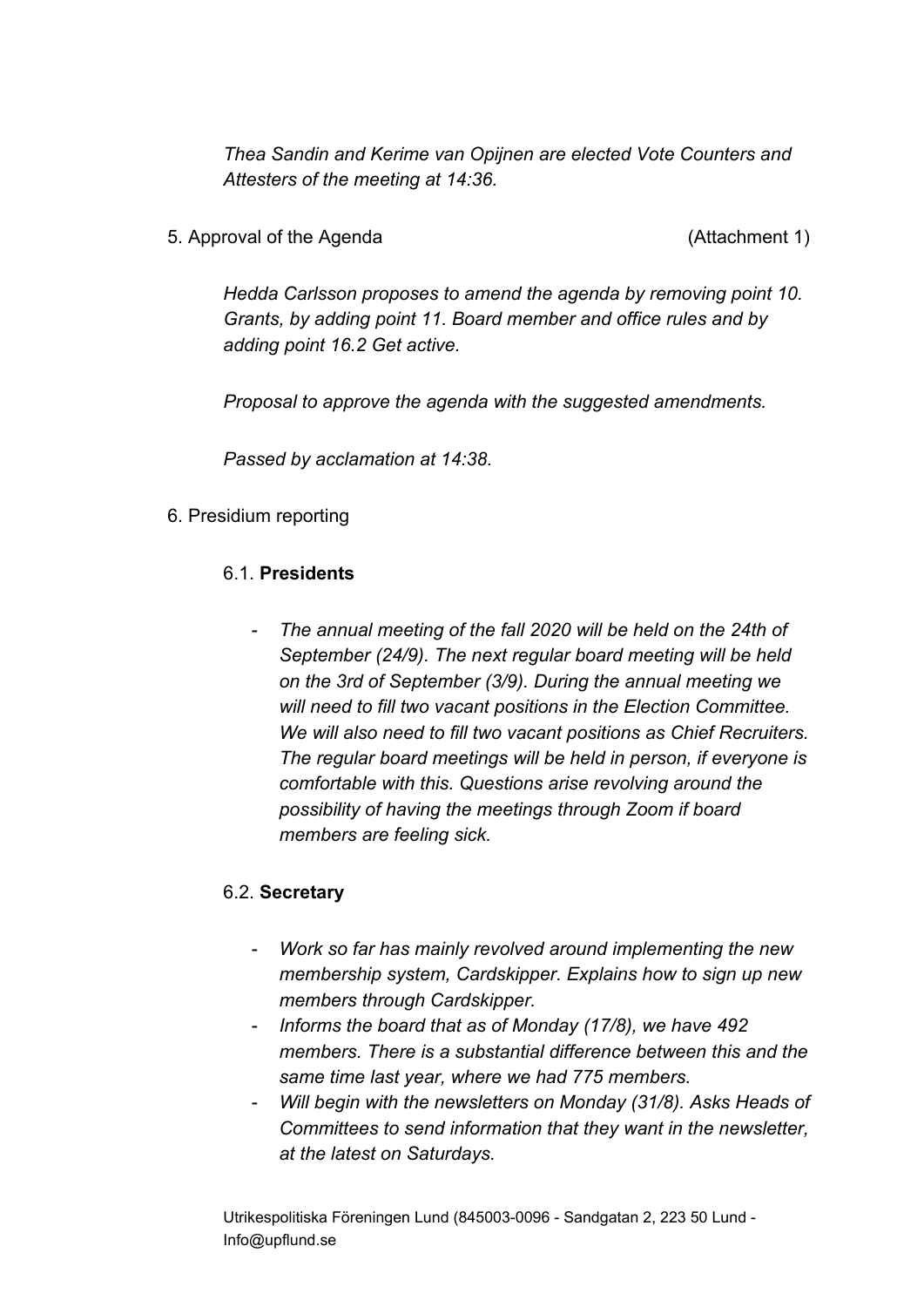*- Most of the board members need to renew their membership, especially since the Annual Meeting is approaching. Will send out extra reminders to do this on Thursday (10/9) at the latest.*

**(The Chairperson Soha Kadhim declares the meeting adjourned for a break at 15:11)**

**(The Chairperson Soha Kadhim declares the meeting re-opened at 15:20)**

## 6.3. **Treasurer**

- *- Informs the board about reimbursements if members spend private money in account of UPF, and how to use the form.*
- *- Informs the board about a document where board members fill in information about their different events. This will later on be used in applications for grants and similar.*
- *- We now have credit cards.*

## 6.4. **UFS-representative**

- *- Information about Foreign Weekend, which is an event where the member associations and UFS-representatives get to know each other. This year it will be held in Stockholm on the 14th-15th of November (14/11-15/11). Both active members and board members will be able to attend.*
- *- The first board meeting for the UFS-representatives has been held. Discussions revolved around how UFS is to become more approachable, this resulted in the creation of four different committees that will help UFS reach this goal. Furthermore the UFS will try to communicate more directly with its members within the local associations.*
- *- UFS is to create and print a UFS-songbook. Initially the price for each book will be 117 SEK and the local association will have to buy a set of books and then resell them to their members. The board is asked whether or not this cost should be included in the budget. This will be discussed during the next board meeting.*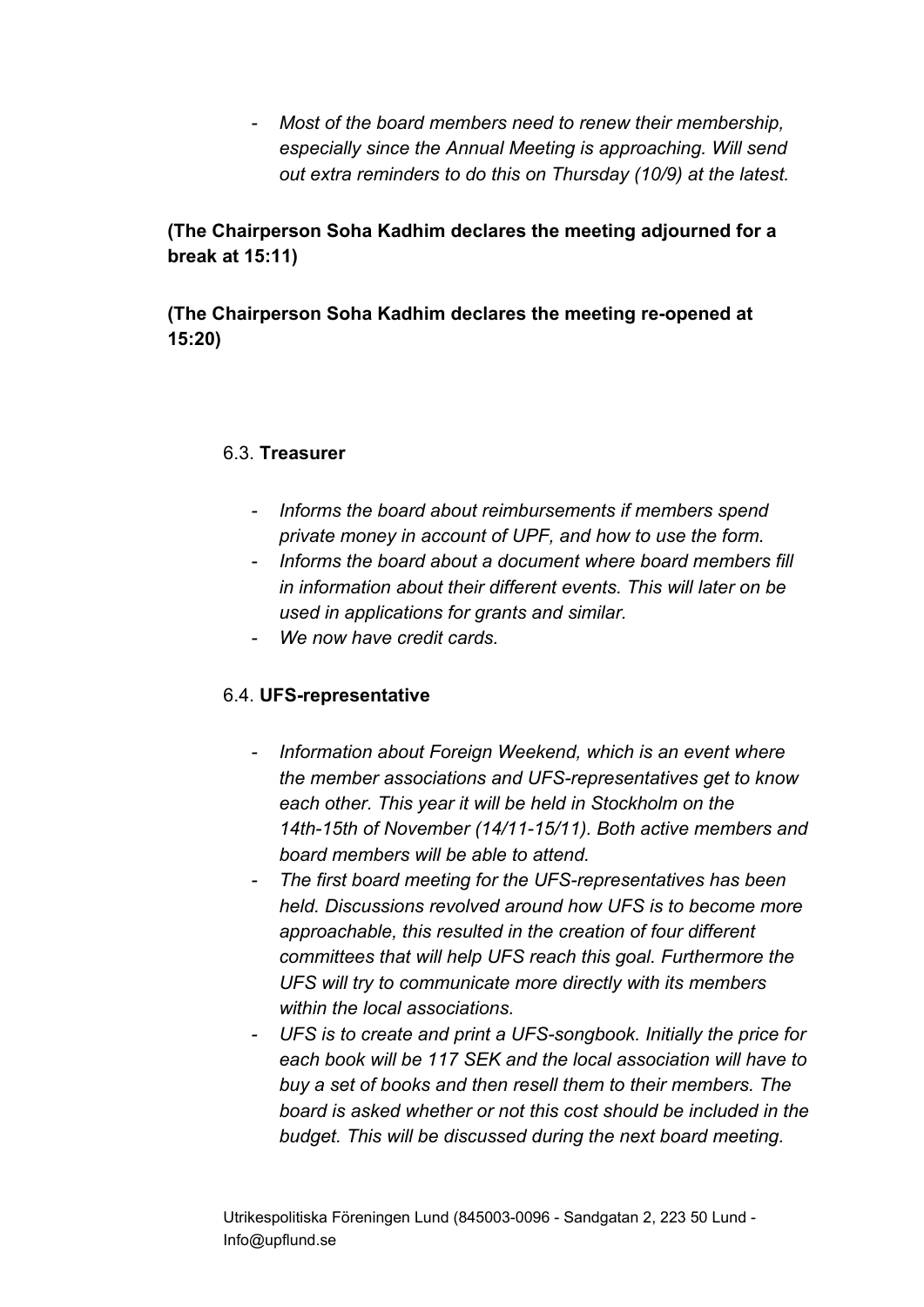# 7. Committee reporting

# 7.1. **Activity**

*- Several nations will be willing to host events, for example sittnings. Will discuss in-person events further during point 14. Coronastrategy.*

## 7.2. **Career**

*- Both of the heads of Career are absent.*

# 7.3. **Lecture**

*- Has started contacting lecturers. Get Active is approaching and they are discussing which theme to choose for the event. Has also discussed different ways to host lectures during the coronavirus pandemic. Three different lecturers have been booked preliminary.*

# 7.4. **Magazine**

*- Recruitment during the Get Active event will be crucial. Discussion arises regarding the committee meetings and which day of the week these will be held. The first issue will hopefully be printed in mid October.*

## 7.5. **PR**

*- Everything that is to be posted on the associations social media outlets should go through the PR committee. The main reason for this is coherence and unity. Asks the board members to start using the Google Calendars so that it will be easier to check each other's schedules.*

## 7.6. **Travel**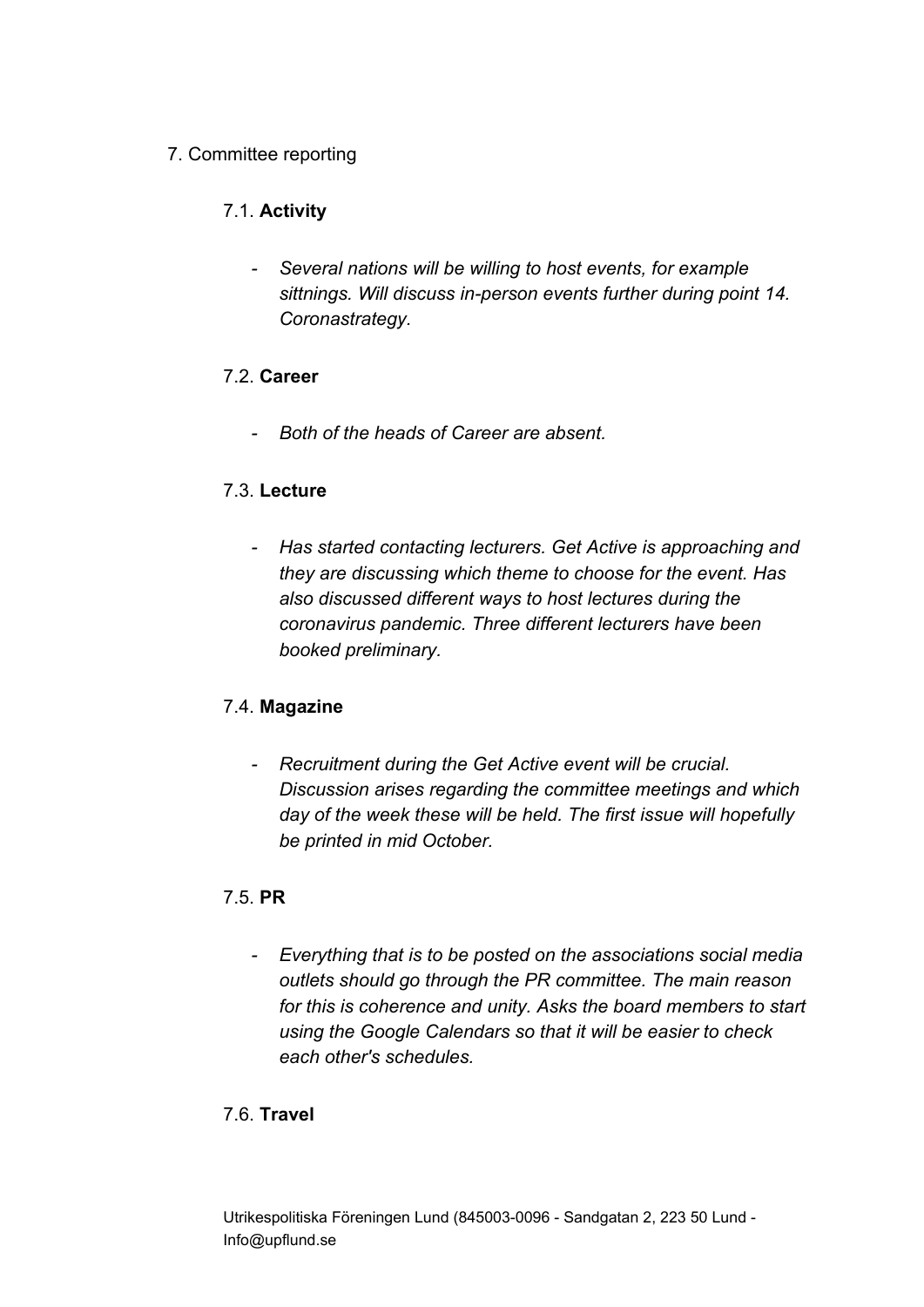*- Is currently planning on different scenarios in regards to the coronavirus pandemic. Will discuss this further during point 14. Coronastrategy.*

# 7.7. **Radio**

*- Has had their first meeting with Radio AF. Asks the board members to join them in presenting UPF through the radio since "Hälsningsgillet" will be digital this year. This is a great opportunity for the association to market itself. Will let the interested board members know when they might be needed.*

# 7.8. **Webzine**

*- Has published their first article for the operational year. Up until the American election in November, the Webzine committee will publish one article each Monday discussing the election. Struggles somewhat with marketing of this, due to Facebook being reluctant to include political content in their ads.*

# **(The Chairperson Soha Kadhim declares the meeting adjourned for a break at 16:14)**

# **(The Chairperson Soha Kadhim declares the meeting re-opened at 16:20)**

- 8. Election of publishers
- 8.1. Election of publisher for The Perspective Magazine

*Victoria Becker is nominated for the role as publisher for The Perspective Magazine.*

*Proposal to elect Victoria Becker as publisher for The Perspective Magazine.*

*Passed by acclamation at 16:23.*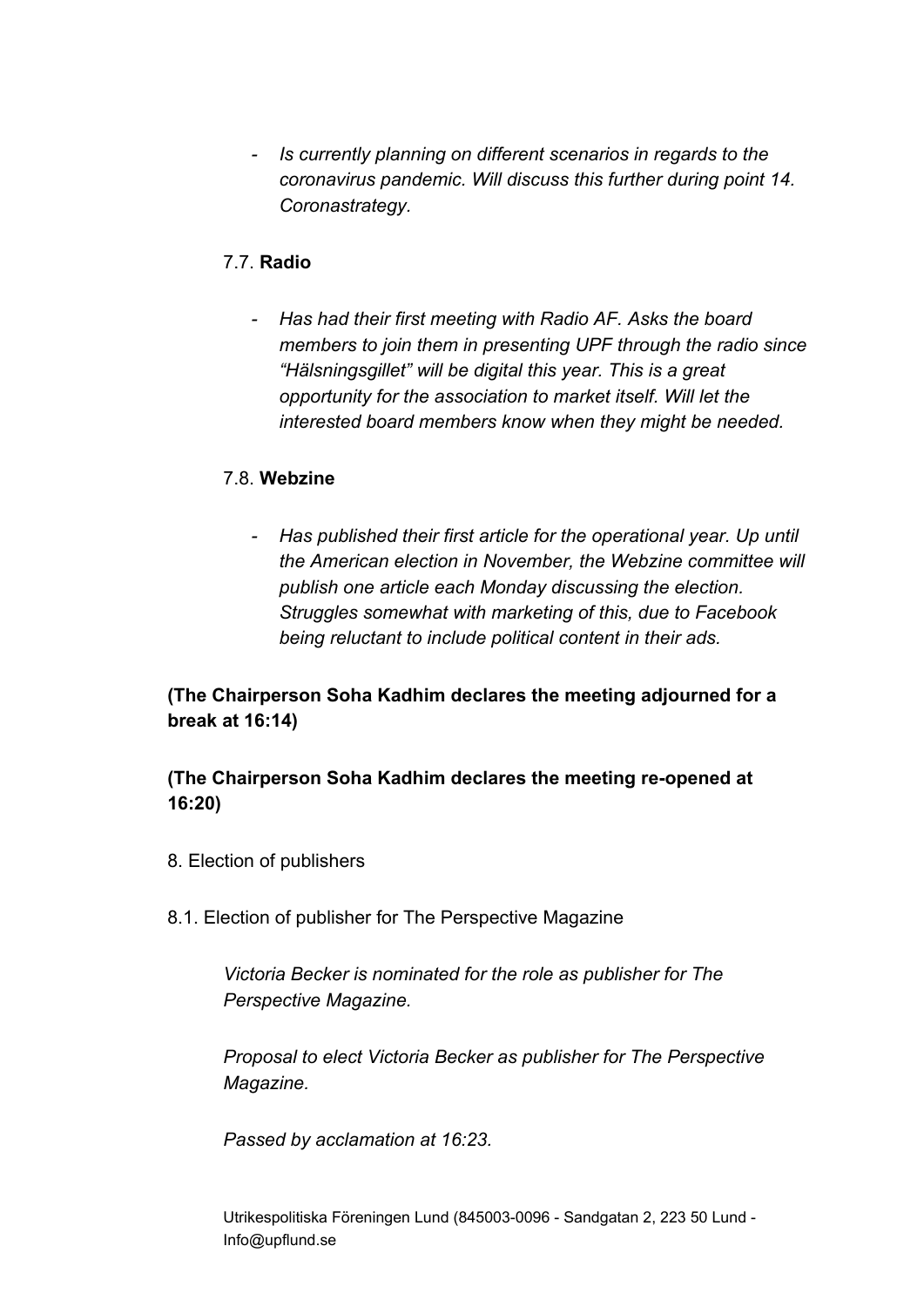8.2. Election of publisher for The Perspective Webzine

*Daniel Bergdal is nominated for the role as publisher for The Perspective Webzine.*

*Proposal to elect Daniel Bergdal as publisher for The Perspective Webzine.*

*Passed by acclamation at 16:23.*

8.3. Election of publisher for The Perspective Radio

*Max Onkenhout is nominated for the role as publisher for The Perspective Radio.*

*Proposal to elect Max Onkenhout as publisher for The Perspective Radio.*

*Passed by acclamation at 16:24.*

9. Membership sign-up

*The point is abolished due to this having already been discussed during point 6.2. Secretary Report.*

10. Membership Fee (Attachment 2)

*The basic problem and background of the discussion can be found in Attachment 2.*

*The Chairperson Soha Kadhim summarizes the problem by explaining that the board needs to decide if it is going to propose that the annual meeting abolishes the membership fee. This would then be done for a set amount of time in order to get more, and keep existing, members during the coronavirus pandemic.*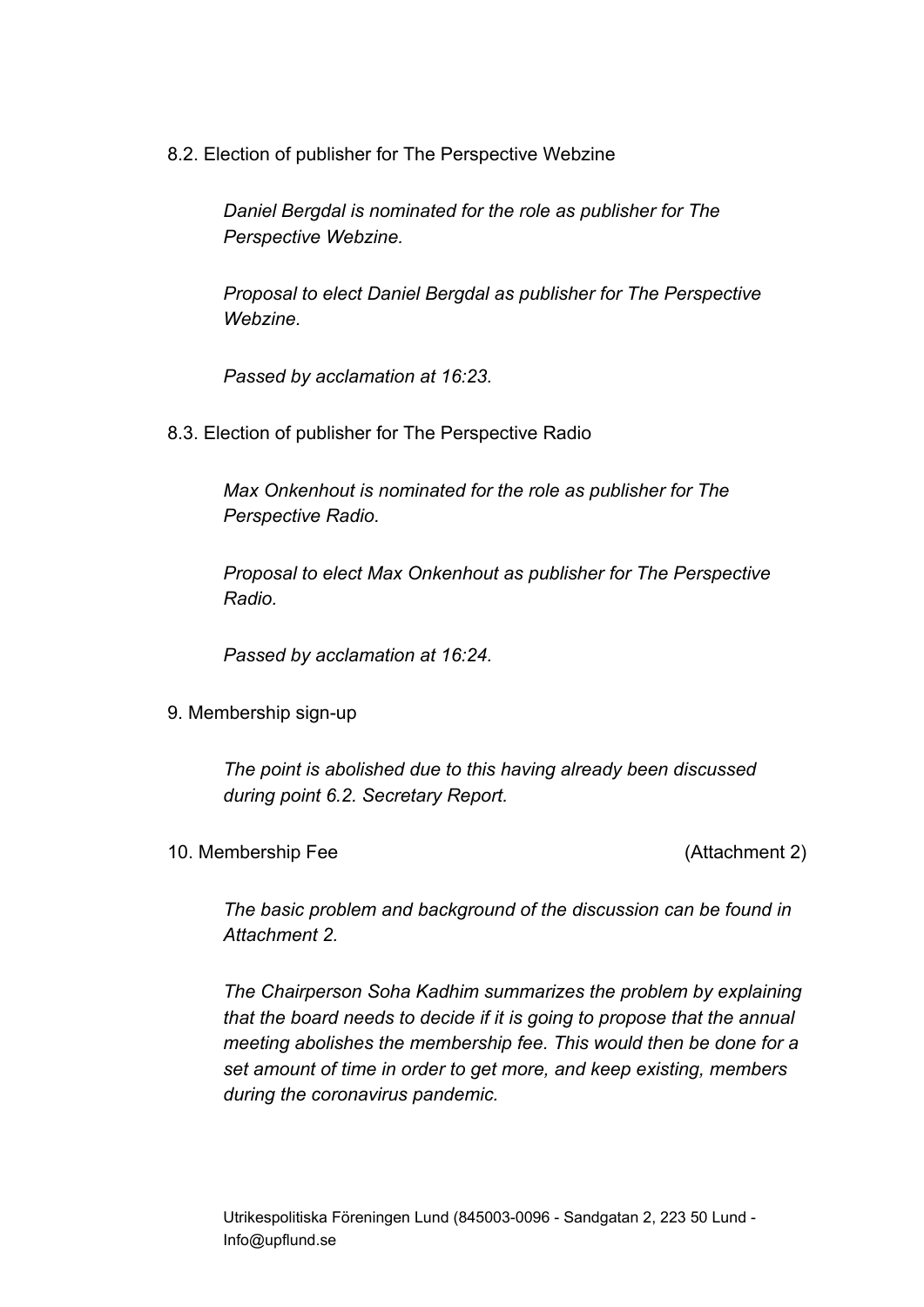*Mara Glas explains how this would affect the UFS economically since a portion of the membership fee goes to UFS.*

*The Chairperson Soha Kadhim and the Secretary Carl Cotton answers questions in reference to how this would play out concretely if decided upon.*

*Max Onkenhout suggests to have an extra annual meeting before the already scheduled annual meeting on September the 24th (24/9). The main reason for this is urgency.*

*Clara Karlsson Schedvin proposes that we call an extra annual meeting on the 9th of September to vote on the membership fee for the operational year.*

*Clara Karlsson Schedvin secondly proposes that we remove the membership fee for the autumn semester of 2020.*

*Kerime van Opijnen counter proposes that we scrap the membership fee for the whole operational year 20/21.*

*Max Onkenhout counter proposes that we call an extra annual meeting on the 10th of September to vote on the membership fee for the operational year.*

## **(The Chairperson Soha Kadhim declares the meeting adjourned for a break at 17:12)**

**(The Chairperson Soha Kadhim declares the meeting re-opened at 17:18)**

*The proposition to call an extra annual meeting on the 9th of September is passed by voting with a raise of hand (11 out of the total 18 votes are in favor) at 17:23.*

*The counterproposal to call an extra annual meeting on the 10th of September to vote on the membership fee for the operational year, is therefore no longer relevant.*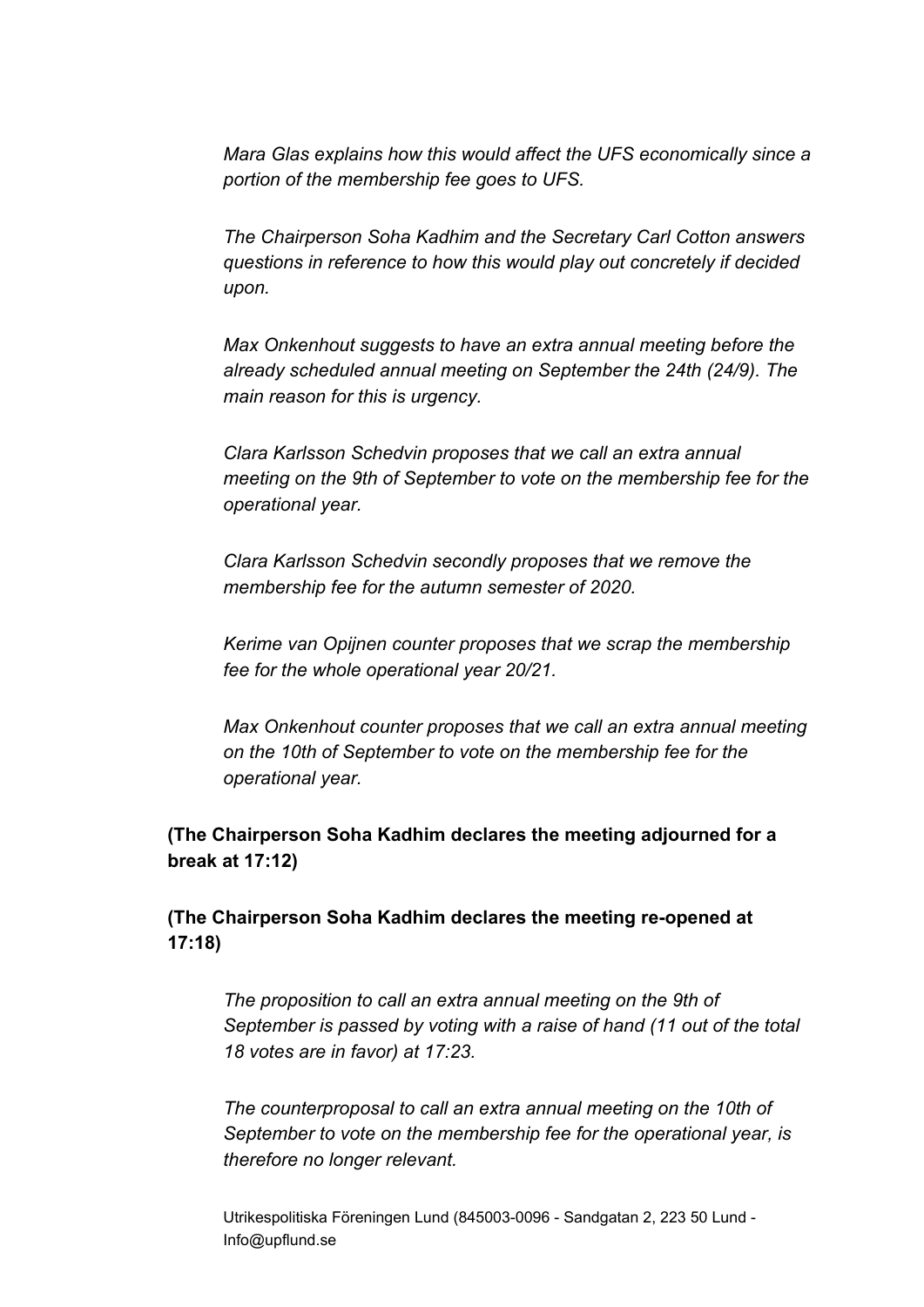*The proposition to remove the membership fee for the autumn semester of 2020 is rejected by voting with a raise of hand (4 out of the total 18 votes are in favor) at 17:25.*

*The counterproposal to scrap the membership fee for the whole operational year of 20/21 is passed by acclamation at 17:26.*

11. Board member and office rules

*Hedda Carlsson informs the board members that they have certain responsibilities as board members, and discusses the rules which the board members need to follow. This mainly revolves around inclusivity and rules in regards to how the office should be used. The rules have been put together by the presidents and lean on several directives from AF.*

*A discussion arises in regards to the rules, as some members oppose them. The Chairperson Soha Kadhim suggests that it would be more beneficial to discuss this further during a later time.*

12. Office hours

*The Chairperson Soha Kadhim proposes that the board table this point until the next board meeting.*

*Passed by acclamation at 18:00.*

13. Crisis group

*The Chairperson Soha Kadhim proposes that the board table this point until the next board meeting.*

*Passed by acclamation at 18:00.*

*The Chairperson Soha Kadhim proposes that the board prolongs the meeting until 19:00.*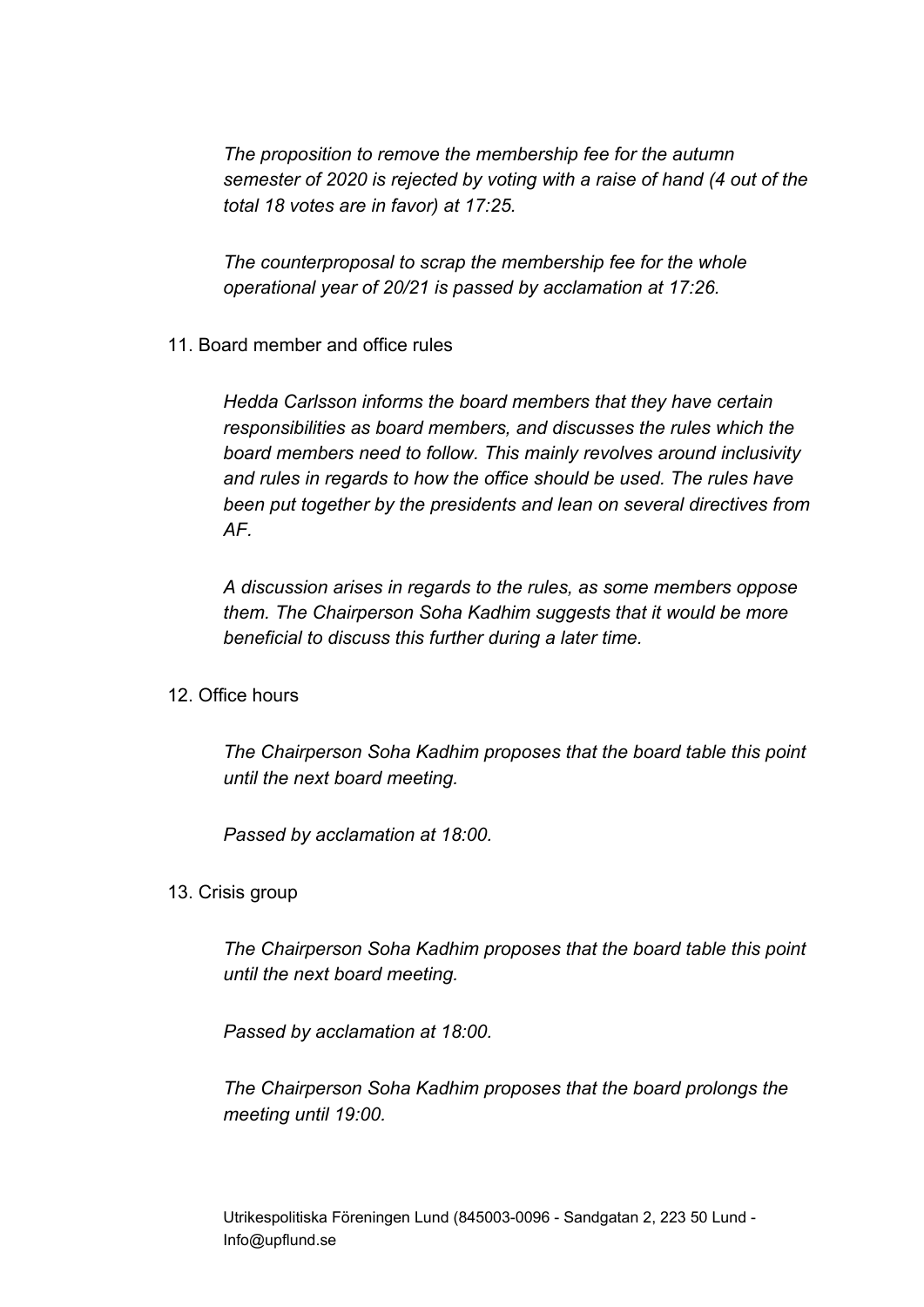#### *Passed by acclamation at 18:02.*

**(The Chairperson Soha Kadhim declares the meeting adjourned for a break at 18:04)**

**(The Chairperson Soha Kadhim declares the meeting re-opened at 18:13)**

#### 14. Coronastrategy

*The board needs to decide upon strategies to handle the coronavirus pandemic. Many of the committees are dependent on an association wide stance when it comes to for example in-person events. The three committees that will be discussed in depth are the lecture committee, the travel committee, and the activity committee. The different committee heads will initially describe the situation, and then decide if they want to hand in propositions to the board.*

*Frida Lindberg suggests that in-person events could be possible for the lecture committee if we follow the recommendations (for example a limit on the amount of people being able to sign up for the event). The idea to hire a guard to make sure that the limit is not breached arises as well.*

*Thea Sandin asks the board if they feel comfortable with letting the travel committee go outside of Sweden (Paris is mentioned). If not, the travel committee will most likely travel within Sweden, this is something that the heads of travel have a mandate to do without the board's approval.*

*Discussion arises in regards to whether or not it is a good idea to bring international students outside of Sweden in case of changing rules and regulations. The point that the government currently recommends people to not travel on unnecessary foreign trips, is brought up. The heads of travel committee decides to not construct a proposition for the board to decide upon, and will most likely travel within Sweden instead, since it is obvious that the board is reluctant to approve traveling abroad.*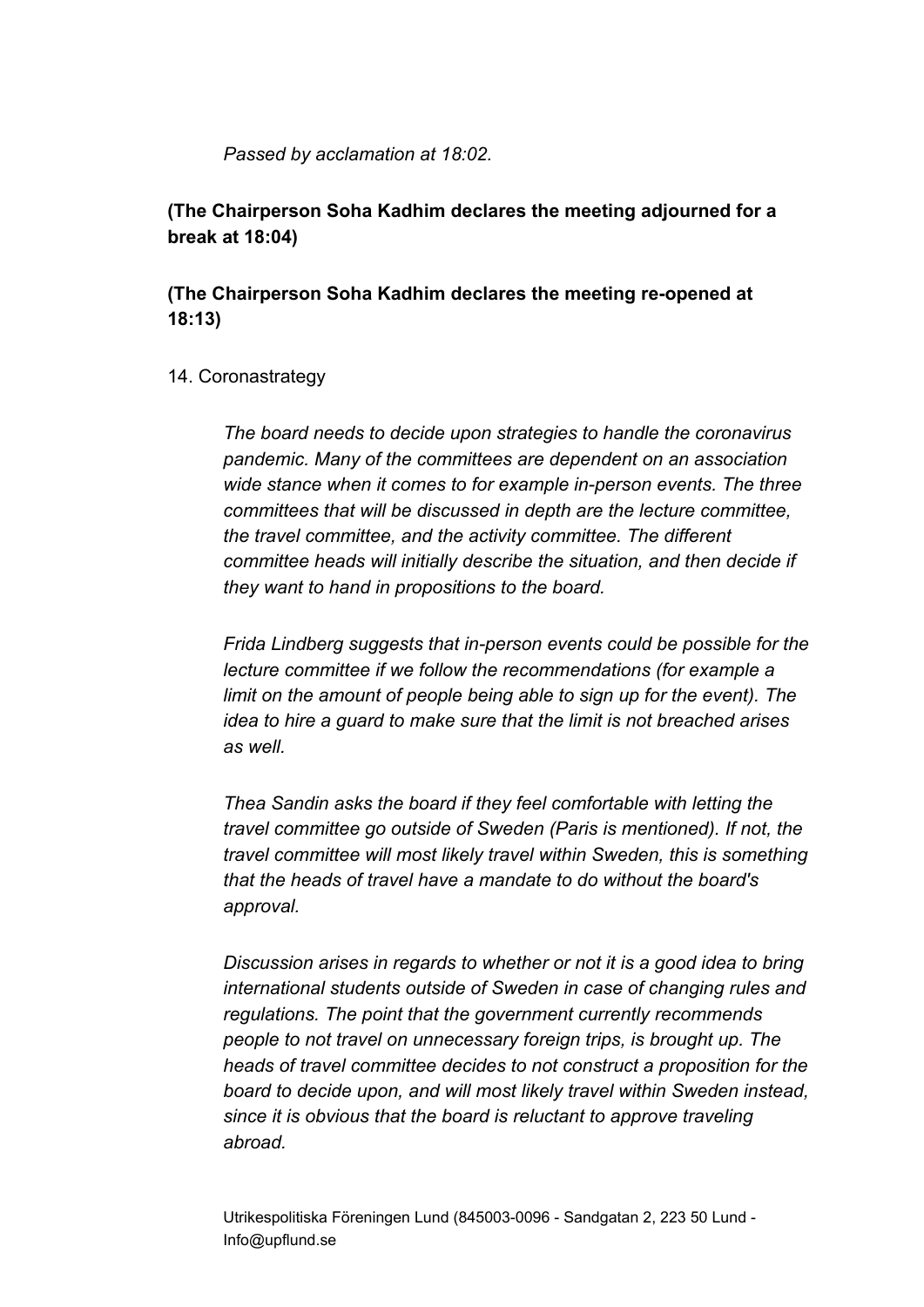*Henrietta Kulleborn asks the board if they feel comfortable with hosting sittnings on nations, or if outside events would be preferable. The point that it would be difficult to market is brought up.*

*Hedda Carlsson informs the board that if we market the event, and the recommendations would be broken, we could be legally responsible. The recommendations revolving around social distancing and a limited amount of people being able to participate, is also brought up as arguments against having sittnings.*

*Frida Lindberg proposes that the board decides that the lecture committee can host physical lectures with restrictions, a high level of precaution and can go back to digital lectures if the situation in Sweden requires it.*

*Passed by acclamation at 19:00.*

# **(The Chairperson Soha Kadhim declares the meeting adjourned for a break at 19:00)**

# **(The Chairperson Soha Kadhim declares the meeting re-opened at 19:04)**

*Henrietta Kulleborn proposes that the board allows the activity committee to preliminary book two sittnings in October and December during the autumn semester of 2020.*

*Hedda Carlsson suggests an amendment of the proposition by adding a maximum limit of 50 people to these events.*

*Henrietta Kulleborn agrees to merge her proposal with Hedda Carlssons amendment.*

*Passed by acclamation at 19:08.*

*Daniel Bergdal and Lovisa Lundin Ziegler declares a reservation against the decision proposed by Henrietta Kulleborn.*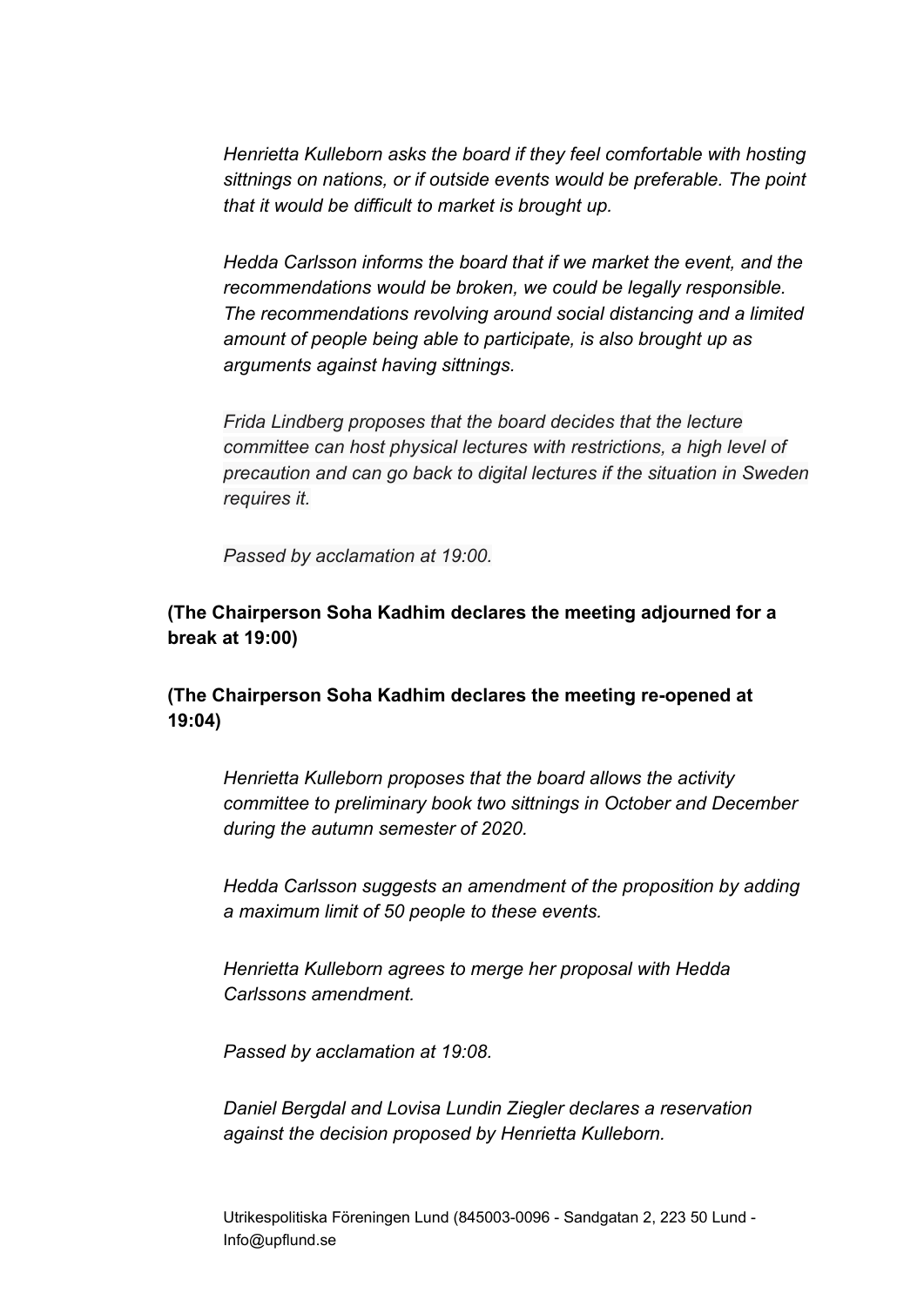#### 15. Motions

15.1. Motion of name change for radio

*Max Onkenhout proposes to table the motion until the next board meeting.*

*Passed by acclamation at 19:10.*

- 16. Other points
- 16.1. By-laws and policies

*The Chairperson Soha Kadhim proposes that the board table the point until the next board meeting.*

*Passed by acclamation at 19:11.*

*The Chairperson Soha Kadhim proposes that the board prolongs the meeting until 19:30.*

*Passed by acclamation at 19:12.*

#### 16.2. Get Active

*The Chairperson Soha Kadhim informs the board that it needs to decide how this year's Get Active event will take place in regard to the coronavirus pandemic.*

*The idea to do the event outside is brought up. The problem with the marketing and the legal aspects are however still relevant.*

*Henrietta Kulleborn proposes to have a Get Active on the 16th of September (16/9).*

*Passed by acclamation at 19:36.*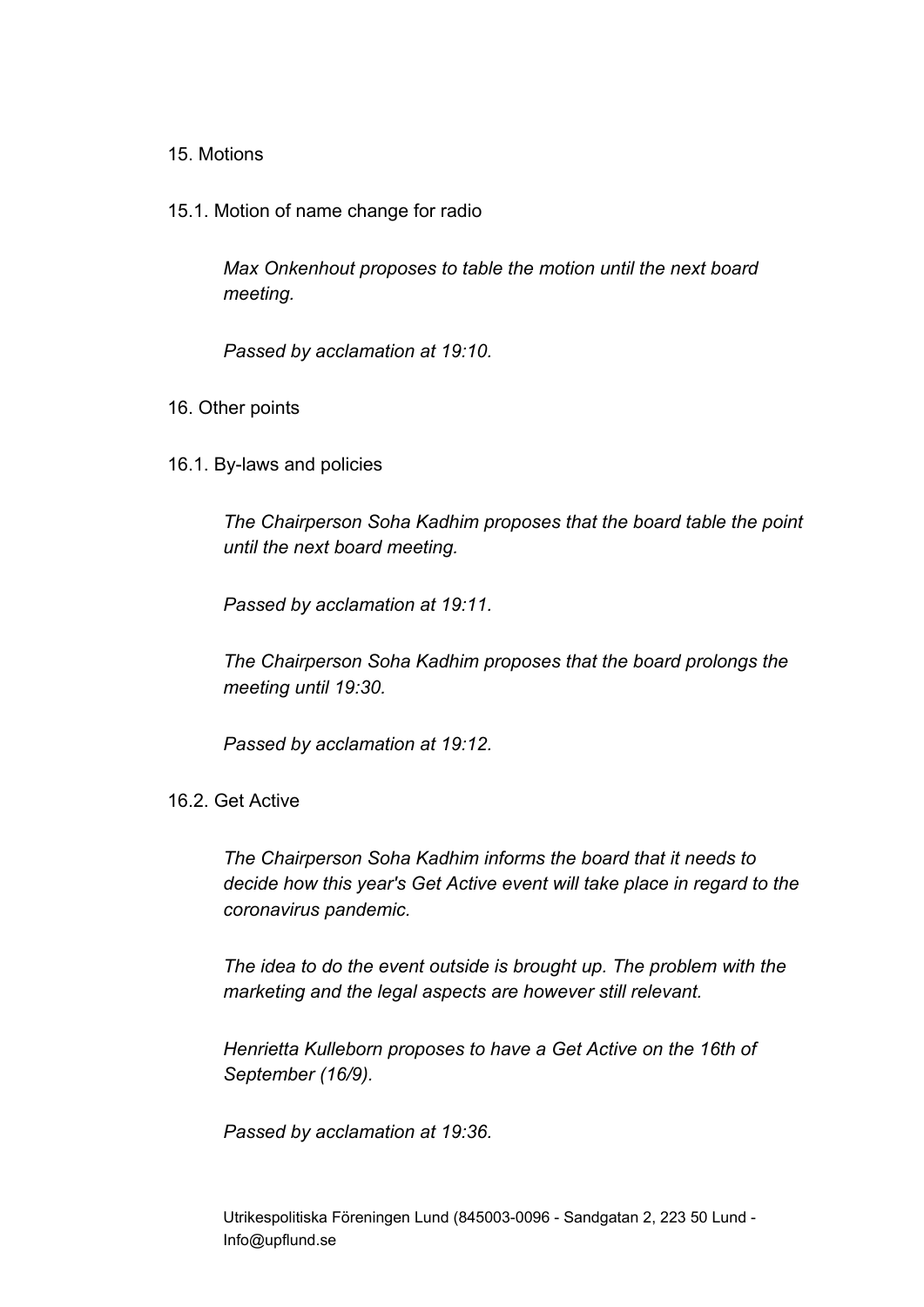*Victoria Becker proposes that we host the Get Active outside in a corona friendly manner. Possibly coming up with a booking system for people to book a slot to avoid overcrowding and making the event illegal.*

*Passed by acclamation at 19:39.*

*Hedda Carlsson and Clara Karlsson Schedvin declares a reservation against the decision proposed by Victoria Becker.*

*Max Onkenhout proposes that we have a digital Get Active together with the lecture planned for September and to market it as a Get Active event.*

*Passed by acclamation at 19:40.*

17. Confirmation of next board meeting

*The Chairperson Soha Kadhim informs the board that the next board meeting will be held on 3rd of September (3/9) at 17.00.*

18. Meeting adjourned

*The Chairperson Soha Kadhim declares the meeting adjourned at 19:41.*

**Carl Cotton, Secretary** 

 $1 (N_H)$ 

Kerime van Opijnen, Attester

**Kadhim, Chair** 

Thea Sandin, Attester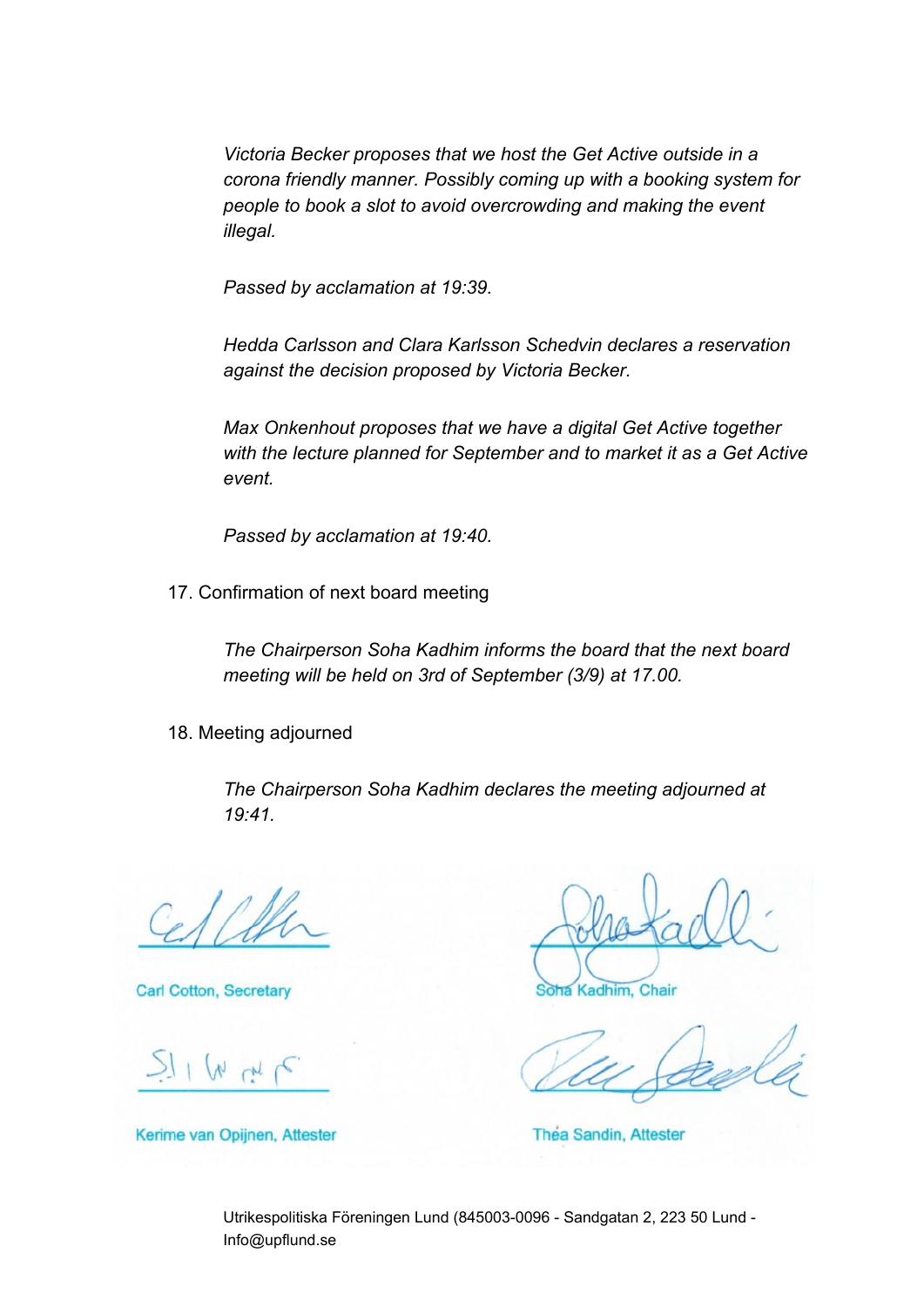# Attachment 1

# **Board Meeting**

2020-08-20, 14:00 Studentgården, Skanör The Board 20/21 Association of Foreign Affairs, Lund

- 1. Opening of the meeting
- 2. Election of Chair of the meeting
- 3. Election of Secretary of the meeting
- 4. Election of Attesters and Vote Counters of the meeting
- 5. Approval of the Agenda
- 6. Presidium reporting
	- 6.1. Presidents
	- 6.2. Secretary
	- 6.3. Treasurer
	- 6.4. UFS
- 7. Committee reporting
	- 7.1. Activity
	- 7.2.Career
	- 7.3. Lecture
	- 7.4. Magazine
	- 7.5.PR
	- 7.6. Travel
	- 7.7. Radio
	- 7.8. Webzine
- 8. Election of publishers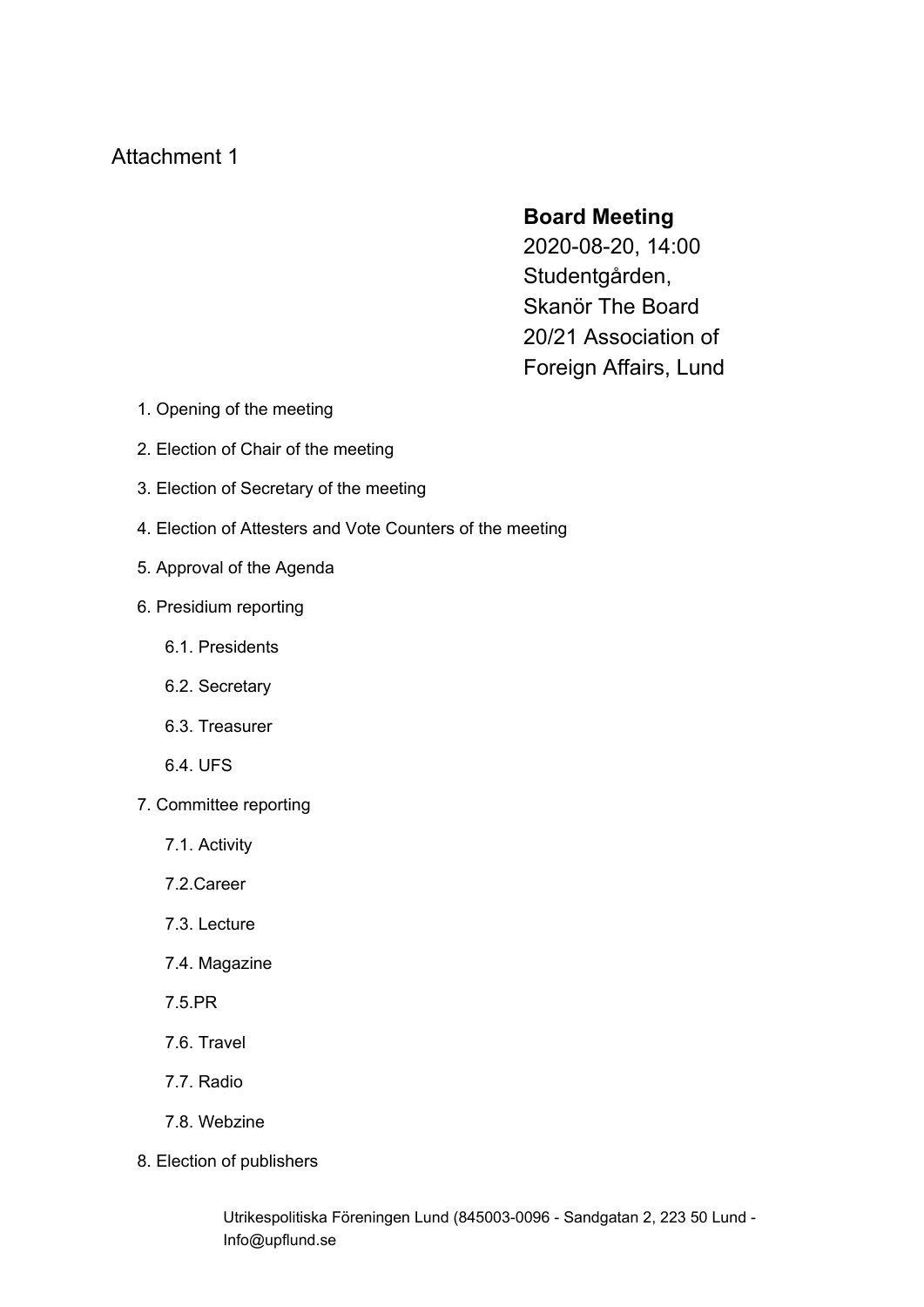- 8.1. Election of publisher for The Perspective Magazine
- 8.2. Election of publisher for The Perspective Webzine
- 8.3. Election of publisher for The Perspective Radio
- 9. Membership sign-up
- 10. Grants
- 11. Membership Fee (See separate attachment)
- 12. Office hours
- 13. Crisis group
- 14. Coronastrategy
- 15. Motions
	- 15.1. Motion of name change for radio
- 16. Other points
	- 16.1. By-laws and policies
- 17. Confirmation of next board meeting
- 18. Meeting adjourned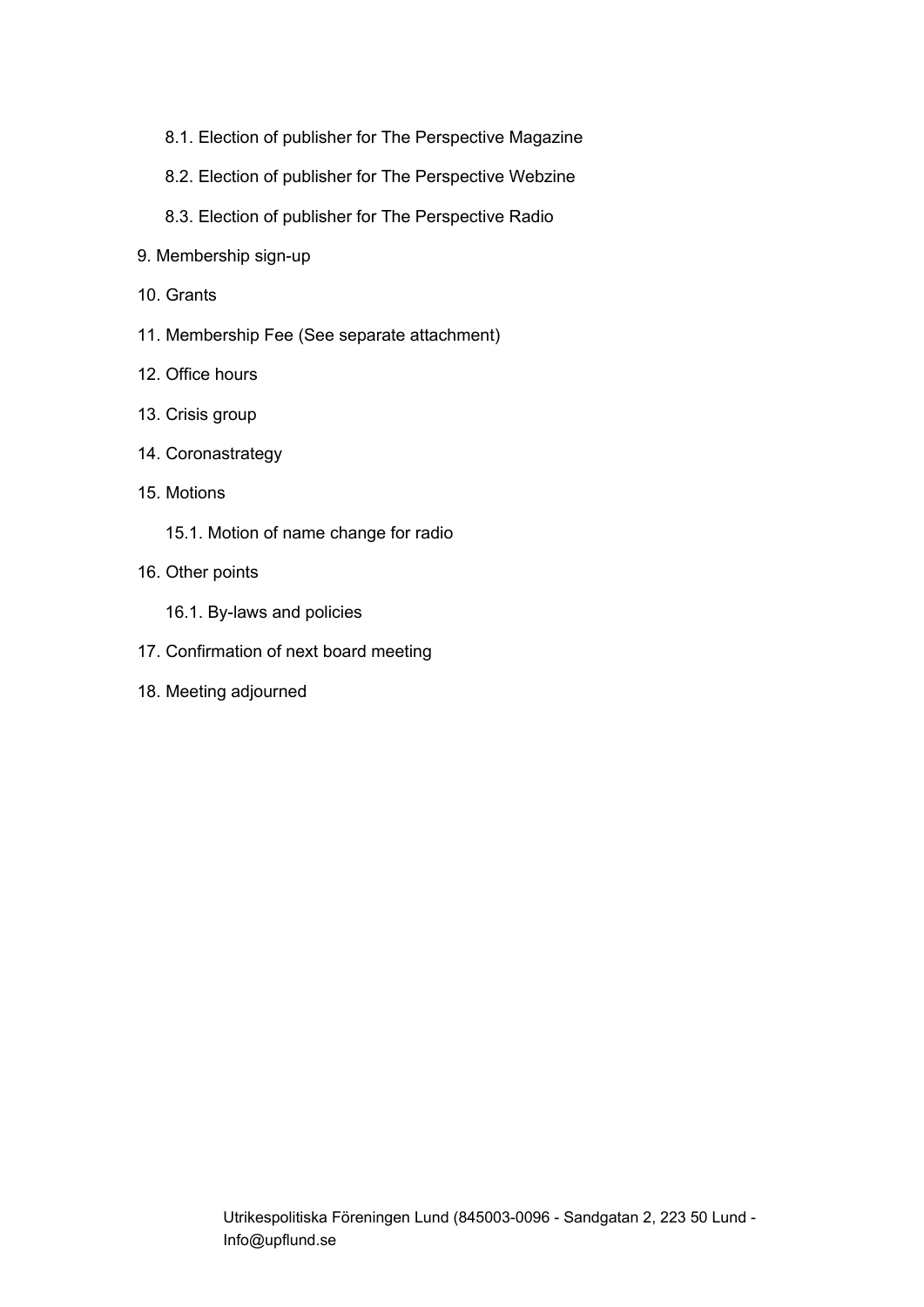# Attachment 2

# **Removing the Membership Fee**

**Background information:** The Board of 19/20 saw a steady decrease in membership sign ups which hit the association harder with the COVID-19 pandemic. With this situation creating uncertainties in certain regular incomes (MUCF grant and membership revenues), the Presidium of 19/20 suggested an alternative to remove the membership fee with different alternatives for how long it should last (the alternatives are mentioned below).

The reason for this suggestion depends mostly on the fact that we are not able to recruit new members, which means we would lose a big amount of income from both MUCF and membership revenues. Keeping the membership fee would mean that we lose both membership revenues and MUCF Grant money. While removing the membership fee would mean we lose the memberhip revenues for a certain amount of time but would potentially still mean that we receive the higher amount MUCF grant money than what we would if we continue having a membership fee.

#### **The amount we have recieved from MUCF**

*Autum semester 2019*: 68 875 SEK *Spring semester 2020*: 87 019 SEK *Autumn semester 2020*: 87 019 SEK

#### **Membership revenues for 19/20**: 47 630,20 SEK

*What the Board needs to decide upon:*

1. Should the Board of 20/21 send in a proposition to the Annual meeting and encourage the meeting to remove the membership fee? Or should we keep a membership fee?

2. If there is a consensus on removing the membership fee, should the membership fee be set to 0 SEK (free membership) for:

a. the autumn semester 2020

b. the whole operational year of 20/21 or,

c. As long as there are recommendations prohibiting public gatherings under 100 people?

3. Since the annual meeting owns the right to take a decision on this issue, should the Board:

a. Call in for an extra annual meeting for as soon as it's possible to have one? Aboslute first possible date would be 3rd of september.

b. Not call for an extra annual meeting and wait until the ordinary annual meeting which will be held on the 24th of september